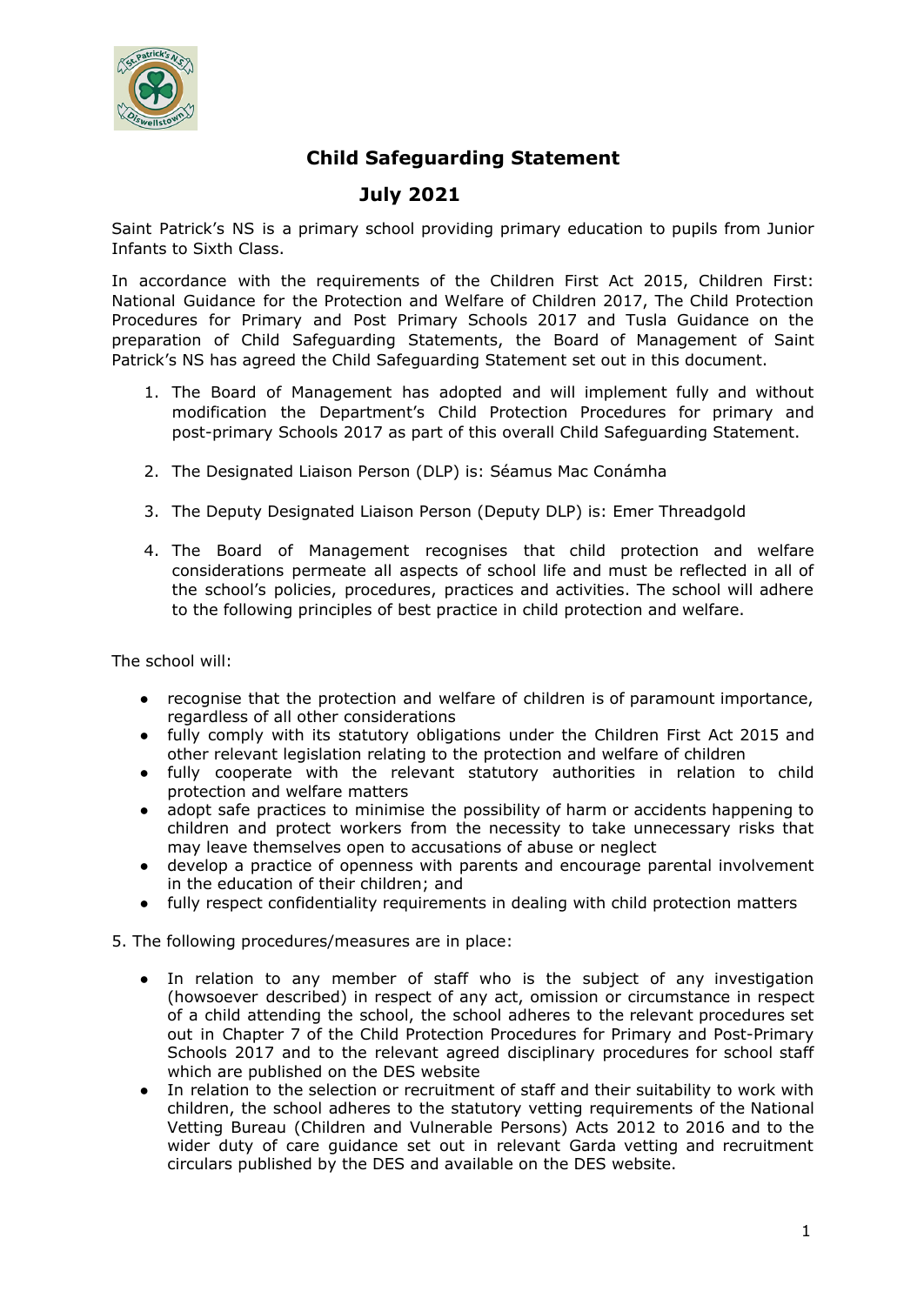

- In relation to the provision of information and, where necessary instruction and training to staff in respect of the identification of the occurrence of harm (as defined in the 2015 Act) the school:
	- i. Has provided each member of staff with a copy of the school's Child Safeguarding Statement (available in every classroom)
	- ii. Ensures all new staff are provided with a copy of the school's Child Safeguarding Statement (available in every classroom)
	- iii. Encourages staff to avail of relevant training
	- iv. Encourages Board of Management members to avail of relevant training
	- v. The Board of Management maintains records of all staff and Board member training.
- In relation to reporting of child protection concerns to Tusla, all school personnel in a permanent, temporary or substitute capacity are required to adhere to the procedures set out in the Child Protection Procedures for Primary and Post-Primary Schools 2017, including, in the case of registered teachers, those in relation to mandated reporting under the Children First Act 2015
- In this school, the Board has appointed the above named DLP as the 'relevant person' (as defined in the Children First Act 2015) to be the first point of contact in respect of the school's child safeguarding statement.
- All registered teachers employed in a permanent, temporary or substitute capacity by the school are mandated persons under the Children First Act.
- In accordance with the Children First Act 2015, the Board has carried out an assessment of any potential for harm to a child while attending the school or participating in school activities. A written assessment setting out the areas of risk identified and the school's procedures for managing those risks is attached as an appendix to these procedures.
- The various procedures referred to in this Statement can be accessed via the school's website, the DES website or will be made available on request by the school.
- 6. This statement has been published on the school's website and has been provided to all members of school personnel, the Parents' Association (if any) and the patron. It is readily accessible to parents and guardians on request. A copy of this Statement will be made available to Tusla and the Department if requested.
- 7. This Child Safeguarding Statement will be reviewed annually or as soon as practicable after there has been a material change in any matter to which this statement refers.

This Child Safeguarding Statement was adopted by the Board of Management on March 1 2018. It was reviewed in April 2019 and in May 2020 and updated further in March 2021 and July 2021.

Séannes Mac Concreta

Chairperson of BoM Principal/Secretary to the BoM